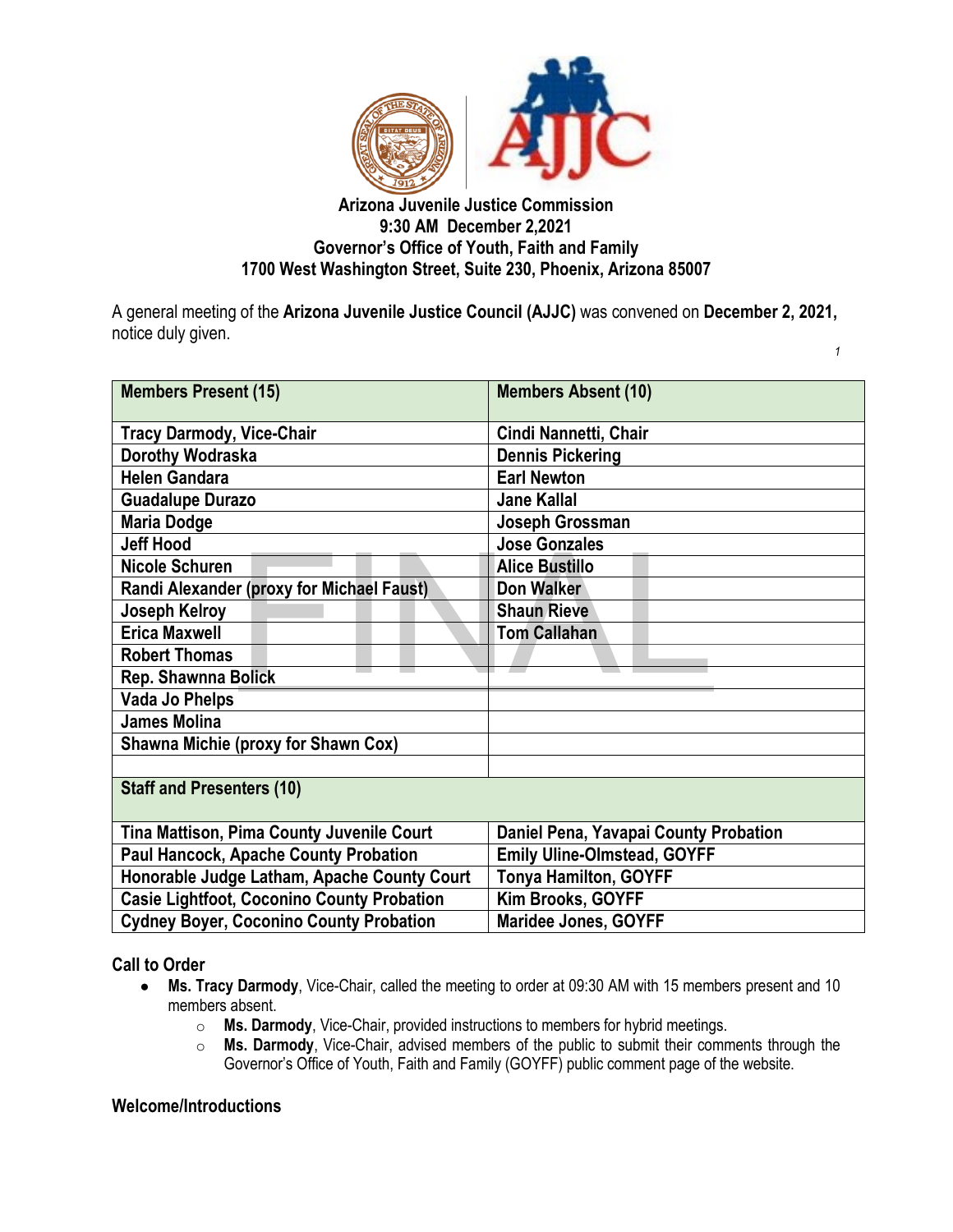**Ms. Darmody, Vice-Chair, asked members to acknowledge their attendance during roll call.** 

### **Approval of Minutes**

- **Ms. Darmody**, Vice-Chair**,** requested a review of the **September 2, 2021** meeting minutes.
	- **Ms. Phelps** motioned to accept the **September 2, 2021** minutes.
	- **Ms. Dodge** seconded the motion.
	- The motion passed with no dissenting votes.

#### **Staff Update**

- **Ms. Uline-Olmstead,** Justice Program Manager, Governor's Office of Youth, Faith and Family, provided a staffing update and updates on Title II RFGA Status.
	- A brief introduction of the new GOYFF staff member, Maridee Jones, serving as the Juvenile Justice Specialist was provided.
	- Title II RFGA update was provided. GOYFF was able to award \$950,000 and is funding ten organizations.

### **Title II Program Presentations**

- **I. Title II Program Presentation, Pima County Superior Courts, Pima County, Arizona**
- **Ms. Darmody**, Vice-Chair, welcomed and introduced **Tina Mattison**, Deputy Court Administrator, Pima County Juvenile Court.
	- o Juvenile cases in Pima County have dropped significantly since 2017.
	- o Alternative Community Engagement Services (ACES) Center opened in 2017.
- The ACES Center is a repurposed detention center modeled after the Hope Center in Yuma, Arizona. Venile cases in Pima County have dropped significantly since 2017.<br>
Fernative Community Engagement Services (ACES) Center opened in 2017.<br>
The ACES Center is a repurposed detention center modeled after the<br>
Yuma, Arizona.<br>
	- Goal is to divert youths before they enter the formal criminal justice system.
	- **ACES Center Resources:** 
		- Respite Care
		- Screenings
		- Safety/Success Planning
		- Food and clothing
		- Transportation
		- Recreation areas
		- Case Management
		- Supports Caregivers
- **Ms. Wodraska** asked if this program interfaces with Tucson and other local school districts.
	- o **Ms. Mattison** responded that the program acts as a liaison between courts and schools; there is also a school within the Pima County Juvenile Detention Center.
- **Ms. Wodraska** asked how schools are made aware of the programming.
	- **Ms. Mattison** responded that the team visits different districts, superintendents, and partners with districts to explain the program and services available to the youth.
- **Ms. Dodge** asked if the center is only open to kids in the court system.
	- **Ms. Mattison** responded that the Center is open to all youth and guardians.
- **Ms. Dodge** inquired if children are assigned through the court.
	- **Ms. Mattison** responded they can be assigned by probation, family referral, or self-referral.
- **Ms. Dodge** asked how this program works for people not centrally located.
	- **Ms. Mattison** responded that there is an agency-operated vehicle that provides transportation.
- **Ms. Schuren** asked if the Center is tracking outcome measures for new interventions and if they have noticed a shift in mental health concerns.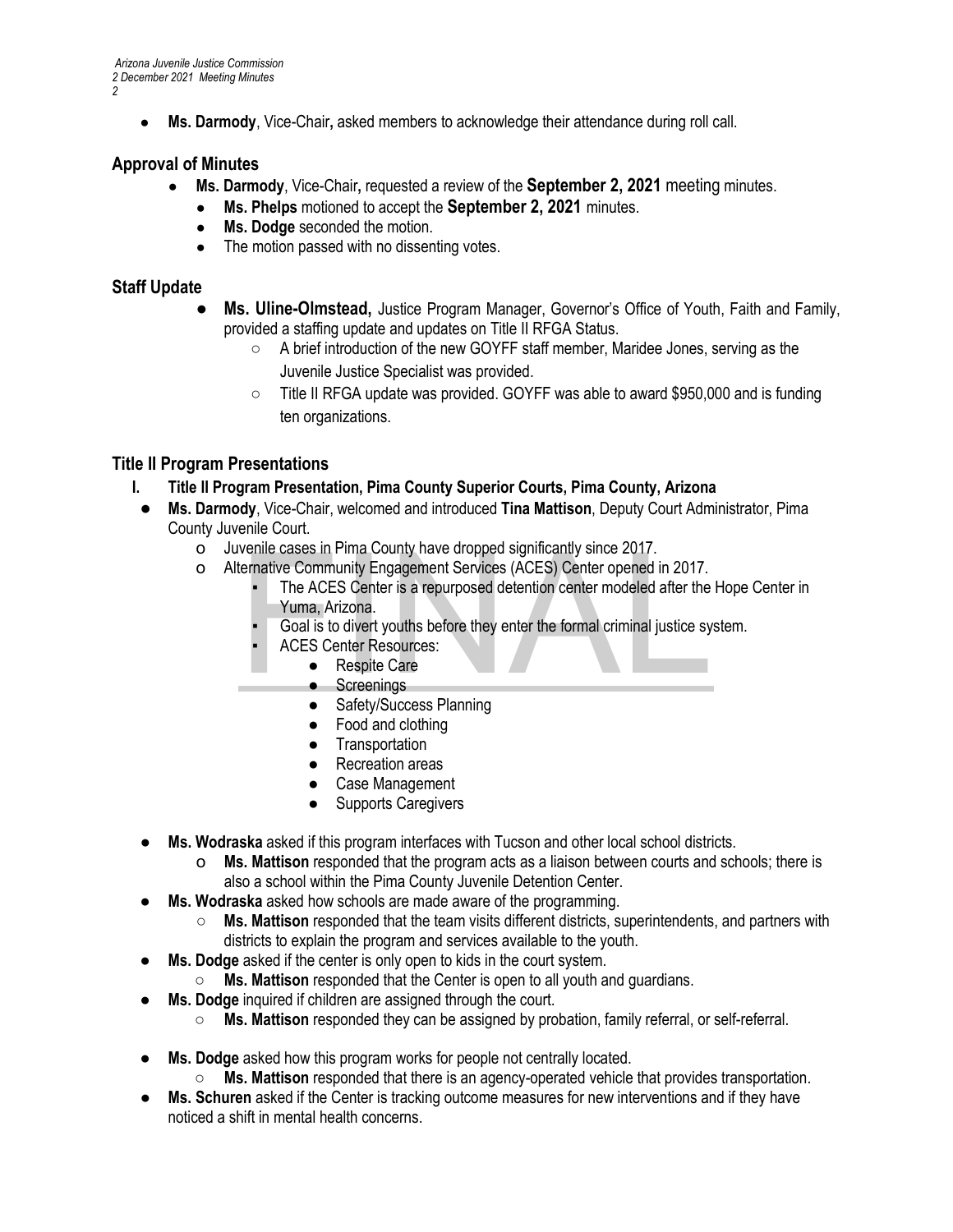- **Ms. Mattison** responded that they have hired research evaluators to track outcomes. Pima County Juvenile Court has established a mental health docket and cases are continuing to be evaluated for that program.
- **Ms. Schuren** asked if families participate in the program and use some techniques when they return home.
	- **Ms. Mattison** responded that there are parents and youth that are ordered to go to DV diversion. ACEs program is youth only unless a guardian calls in and requests advice.
- **II. Title II Program Presentation, Hope Center, Apache County, Arizona**
	- **Ms. Darmody**, Vice-Chair, welcomed and introduced the **Honorable Judge Latham** and **Paul Hancock,** Apache County Legacy Teen Centers**.**
		- o The Lodge Teen Center (established 2020), is located in Round Valley, AZ; and the Loft Teen Center (established 2017), is located in St. Johns, AZ.
		- o Both centers focus on the Proactive Engagement Model, including:
			- **Community College access**
			- Coordinating with local high schools (dances, tailgate, clubs)
			- Music, art, video/audio editing, tutoring
			- Apache County Youth Council, providing incentives for self-paced learning
		- o Objectives of both centers are:
			- Intake and temporary holding area
			- 23-hour respite, stabilization, assessment ("Alternative Centers")
			- Once the centers opened, juvenile arrests dropped by 50%
	- **Ms. Wodraska** shared that she previously was in charge of detention education for the Supreme Court the success and for the impact on all the kids involved.
	- **Ms. Schuren** asked if they plan on publishing this information and if they are using this as a model for other programs
- across the state. She visited these centers and the renovations are amazing and thanked the presenters for<br>
the success and for the impact on all the kids involved.<br> **Ms. Schuren** asked if they plan on publishing this info ○ **Honorable Judge Latham** responded that he does not have the expertise to publish the outcomes. He stated that the remodel was a great way to reappropriate money that was previously being used inefficiently in a rural county. He continued that this programming builds stronger relationships with schools. The department is currently seeking graduation data. Furthermore, when a youth is caught at school vaping or smoking marijuana, they come to these centers and are educated about the laws and health effects. He stated that they want to inspire and engage these kids because once they are in the criminal justice system, it is a heavy burden on society and taxpayers because a person convicted of a felony has a difficult chance of getting employed and will require government assistance. He continued that this center is a more efficient way to invest to keep juveniles out of the criminal justice system.
	- **Ms. Darmody,** Vice-Chair: Thanked **Judge Latham and Paul Hancock** for all their work and stated that the center is phenomenal and commendable. **Ms. Darmody,** Vice-Chair, further mentioned that members, including herself, would like to tour the facilities.
	- **Ms. Wodraska** asked what the program's interface with the Navajo Nation is.
		- **Honorable Judge Latham** replied that because it is a diversion program, they cannot use diversion program funds on tribal land and they are working on another way to provide help on tribal lands.
- **III. Title II Program Presentation, Hope Center, Coconino County, Arizona**
	- **Ms. Darmody**, Vice-Chair, welcomed and introduced **Casie Lightfoot** and **Cydney Boyer,** Coconino County Hope Center.
		- o Purpose of the program is to help deflect and divert low-risk youth from the formal juvenile justice system.
		- o Program provides families with supportive services at the 'front end,' connecting youth to sustainable community resources, reducing barriers to services, and increasing protective factors.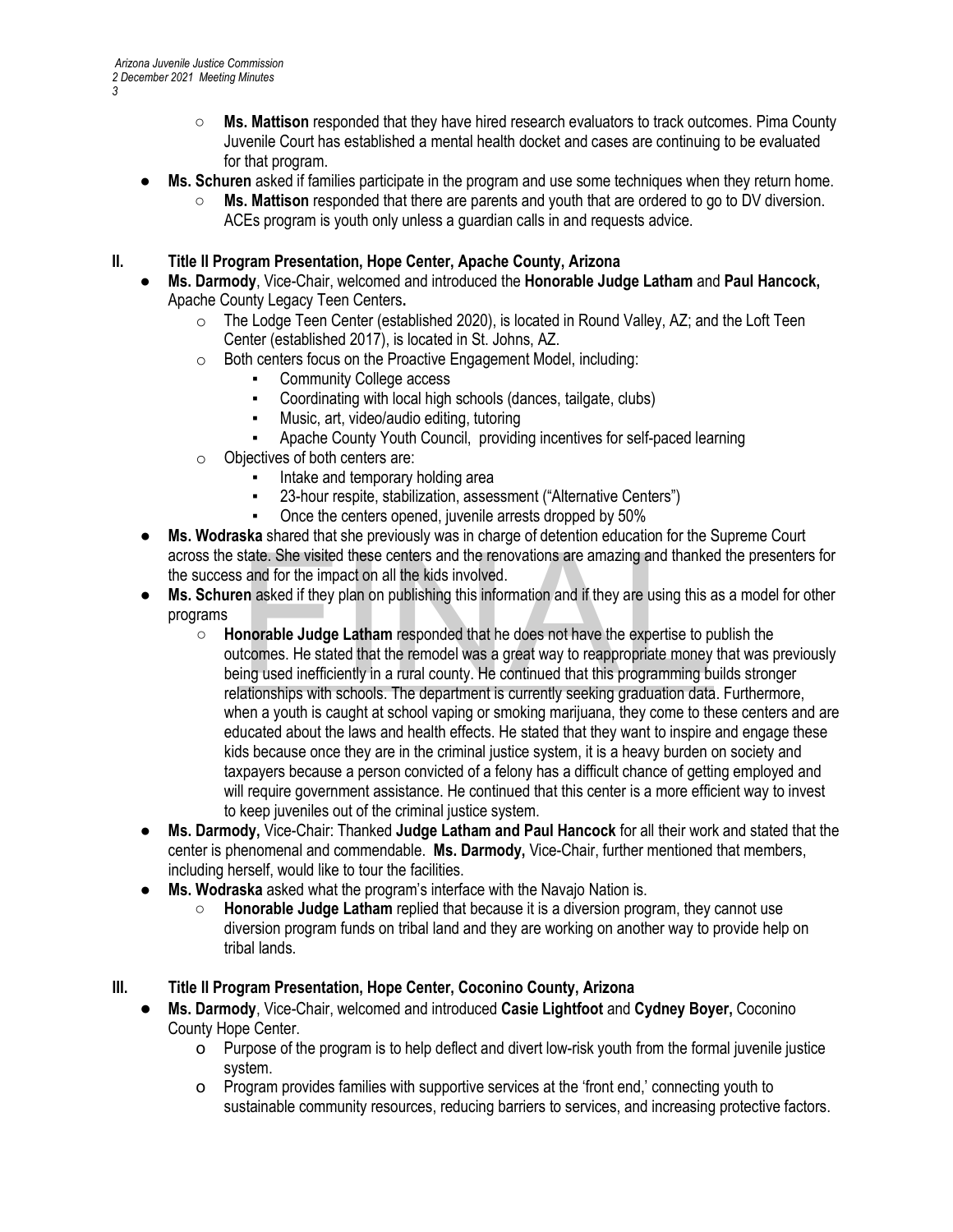- o Program addresses the following problem statements:
	- Low-risk youth were penetrating deeper into the formal system.
	- There was an over-representation of minority youth at each decision point of the 'system'.
	- Families experienced barriers to enrolling in meaningful services (social determinants of health).
	- There was a lack of resources for our school partners regarding excessive truancy and behavioral issues.
- o This program addresses these problems in the following ways:
	- Renovated and unused detention pod.
	- Contract with the Arizona Trauma Institute to become a certified Trauma-informed agency (first probation department in the state).
	- Reallocate staff to the center so that it was staffed 24/7 and created a truancy-response team.
	- Train law enforcement and schools on this option (schools are the primary referring agency).
	- Apply Kids at Hope philosophy to all kids and families entering our system.
	- Collaborate with outside agencies to create a service matrix.
- o Program eligibility:
	- Any youth and their family who reside in Coconino County.
	- No formal referral required.
	- Can be initiated by a referring agency
	- Voluntary.
	- Serves youth and families at risk of dependency or delinquency process.
- o Program Process:
	- Intake--Assessments--Arizona Health Care Cost Containment System Screening/enrollment—Services (within 7 days)--30-day follow-up.
- o Services offered:
- In-house: youth skill trainers, educational support (prior Title II grant recipient), counseling, parent groups, coaching. • Serves youth and families at risk of dependency or delinquency process.<br>
• Intake--Assessments--Arizona Health Care Cost Containment System<br>
Screening/enrollment—Services (within 7 days)--30-day follow-up.<br>
• In-house: y
	- education, on-the-job training.
	- Success plans: all youth identify four adverse childhood experiences as a part of their success plan
- **Ms. Wodraska** Congratulated the presenters and **Mr. Kelroy** on the center and stated that this type of facility is what has been needed for years.
- **Ms. Darmody,** Vice-Chair, then asked if the facility runs for 24 hours a day.
	- o **Ms. Lightfoot** replied that it is a 24 hours a day operation; detention officers work graveyards; probation officers work daytime, and skills trainers are in the afternoon. She further stated that the center's busiest hours are after-school.
- **IV. Title II Program Presentation, Yavapai County Juvenile Probation Department, Yavapai County, Arizona**
	- **Ms. Darmody**, Vice-Chair, welcomed and introduced **Daniel Pena, of the** Yavapai County Juvenile Probation Department, who operates the Yavapai County Bridges Assessment Center.
		- o The Bridges center is different from detention with a maximum hold time of 23 hours in an unlocked facility.
		- o Provides a safe and stable environment for youth with behavior problems to take accountability, develop a plan of action with probation staff and family, and have a cool down period.
		- o Eligibility is for youth with new charges who do not qualify for detainment; youth without charges who are referred by law enforcement, behavioral health, or probation; or runaway juveniles.